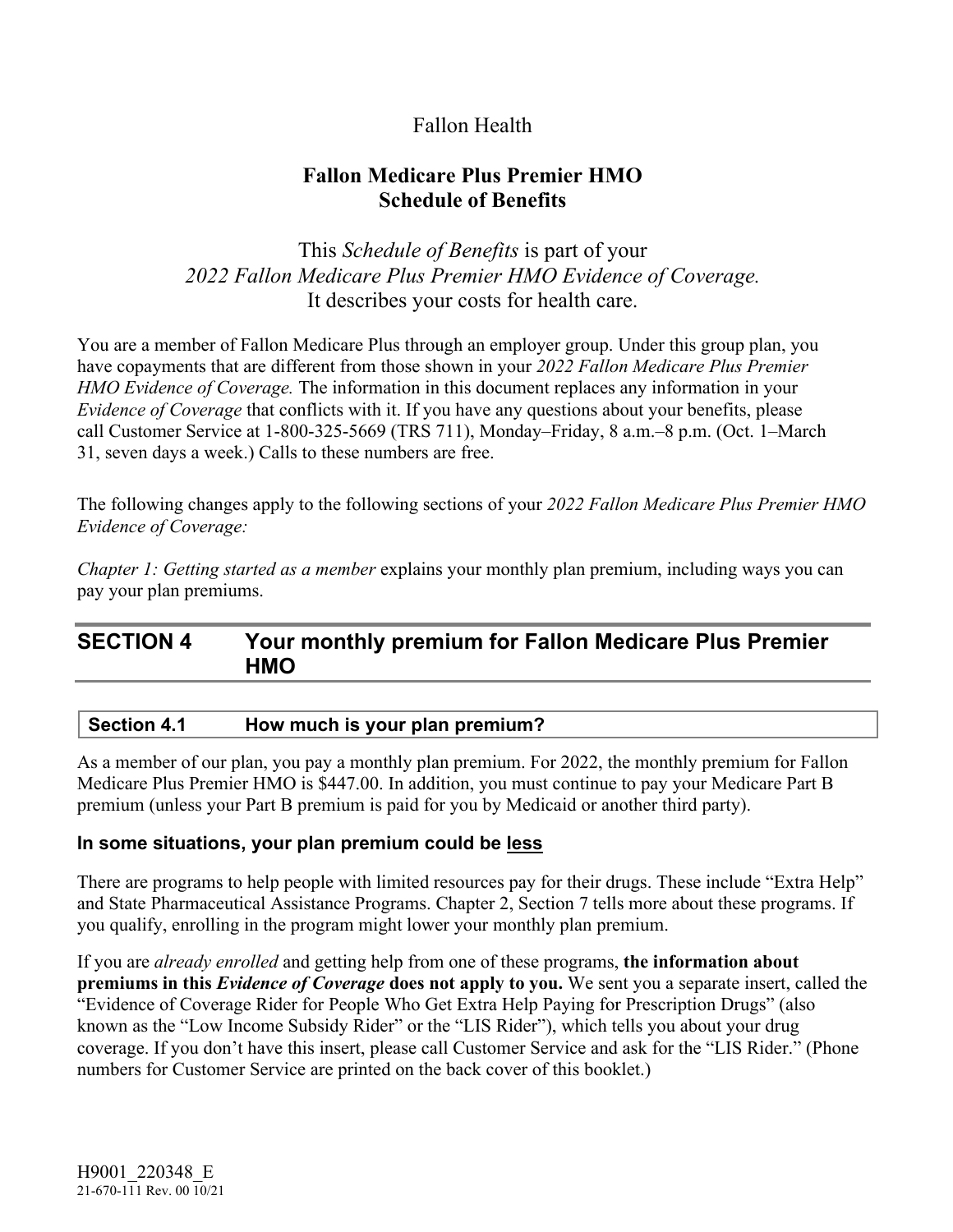## **In some situations, your plan premium could be more**

In some situations, your plan premium could be more than the amount listed above in Section 4.1. These situations are described below.

- Some members are required to pay a Part D **late enrollment penalty** because they did not join a Medicare drug plan when they first became eligible or because they had a continuous period of 63 days or more when they didn't have "creditable" prescription drug coverage. ("Creditable" means the drug coverage is expected to pay, on average, at least as much as Medicare's standard prescription drug coverage.) For these members, the Part D late enrollment penalty is added to the plan's monthly premium. Their premium amount will be the monthly plan premium plus the amount of their Part D late enrollment penalty.
	- o If you are required to pay the Part D late enrollment penalty, the cost of the late enrollment penalty depends on how long you went without Part D or other creditable prescription drug coverage. Chapter 1, Section 5 explains the Part D late enrollment penalty.
	- o If you have a Part D late enrollment penalty and do not pay it, you could be disenrolled from the plan.

Some members may be required to pay an extra charge, known as the Part D Income Related Monthly Adjustment Amount, also known as IRMAA, because, 2 years ago, they had a modified adjusted gross income, above a certain amount, on their IRS tax return. Members subject to an IRMAA will have to pay the standard premium amount and this extra charge, which will be added to their premium. Chapter 1, Section 6 explains the IRMAA in further detail.

## **Section 7.1 There are several ways you can pay your plan premium**

There are four ways you can pay your plan premium. You select your payment option when you enroll, but you can change how you pay your premium by calling our Customer Service Department. (Phone numbers are printed on the back cover of this booklet.)

If you decide to change the way you pay your premium, it can take up to three months for your new payment method to take effect. While we are processing your request for a new payment method, you are responsible for making sure that your plan premium is paid on time.

# **Option 1: You can pay by check**

You may decide to pay your monthly plan premium **directly to our plan**. If you pay by check monthly, your payment is due on the first day of the month. Prepayment is also an option. If your payment is returned for any reason, we will charge you a returned payment fee of \$25. We will also require you to pay by certified check for the next six months. Please mail your check made payable to Fallon Health to: Fallon Health, P.O. Box 847231, Boston, MA 02284-7231. If you prefer to drop off a payment in person, the address for our main office is Fallon Health, 10 Chestnut St., 8th Floor, Worcester, MA 01608.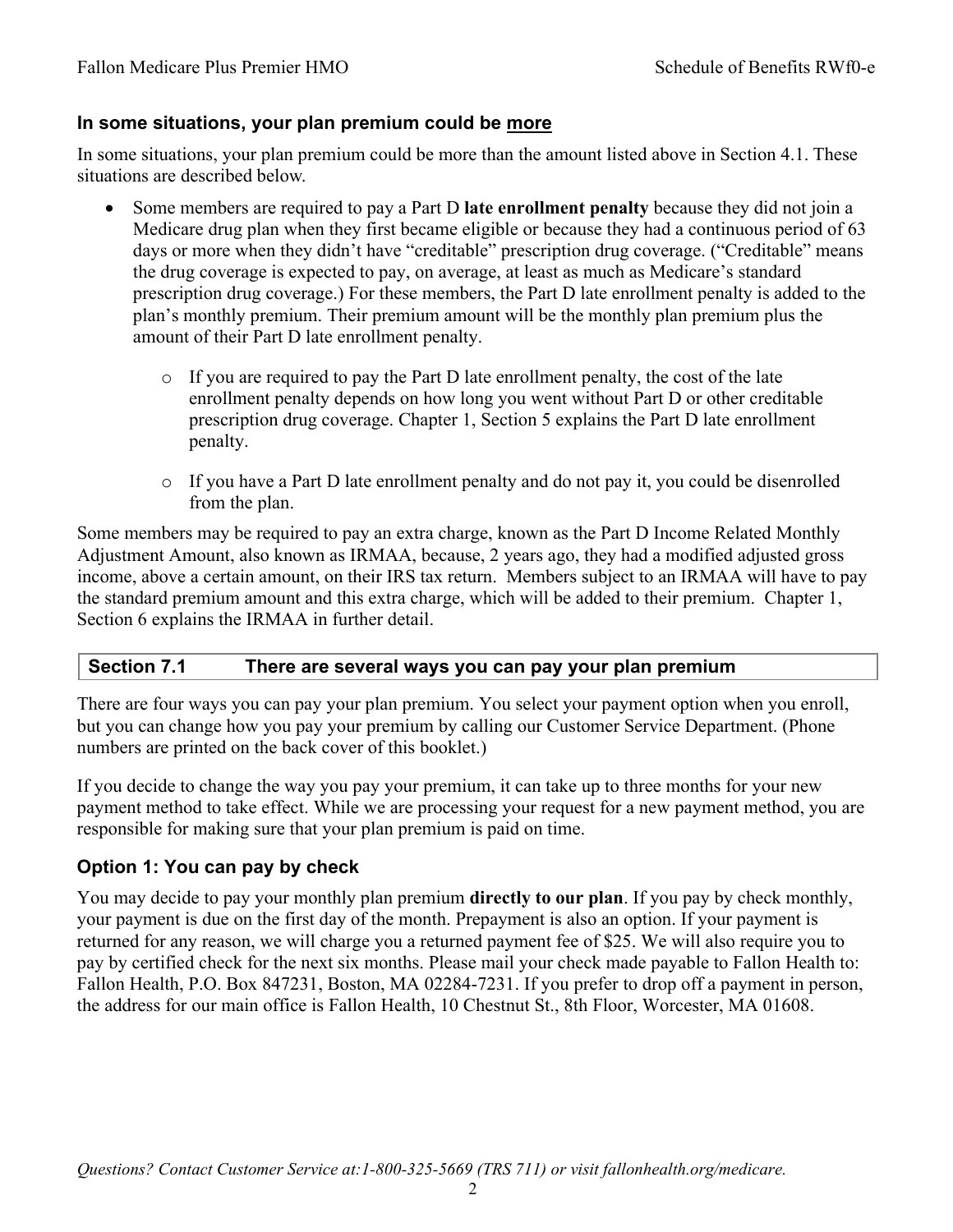# **Option 2: You can have your premium paid automatically**

You can pay by automated clearing house (ACH) (checking and statement savings accounts only). Fallon Health will debit your account for each month's premium when it is due. *Note: This method of payment is paperless.*

You can pay your premium by credit card or debit card (Discover Card, MasterCard or Visa only). Fallon Health will bill your card when your monthly premium is due. *Note: This method of payment is paperless.*

To set up either recurring payments or schedule future one-time payments through ACH or credit/debit card, register with our partner Invoice Cloud by going online to [invoicecloud.com/fallonhealth.](http://www.invoicecloud.com/fallonhealth) You will then have 24-hour access to your invoice, account balances and payment history (for payments made through Invoice Cloud).

You can also call Fallon Health at 1-800-333-2535, ext. 69322, if you'd like to set up recurring payments.

If your payment is returned for any reason, we will charge you a returned payment fee of \$25. We will also require you to pay by certified check for the next six months. Please mail your check made payable to Fallon Health to: Fallon Health, P.O. Box 847231, Boston, MA 02284-7231.

## **Option 3: You can call in one-time payments**

You can make one-time payments online or by phone.

To make one-time payments online, register with our partner Invoice Cloud by going to invoicecloud.com/fallonhealth. You will then have 24-hour access to your invoice, account balances and payment history (for payments made through Invoice Cloud). You will also be able to sign up for a payby-text option if you choose.

You may pay by check or credit/debit card (Discover, MasterCard or Visa only). *Note: This method of payment takes longer to process than payment by check.* 

To phone in a one-time payment, please call 1-844-778-1818.

If your payment is returned for any reason, we will charge you a returned payment fee of \$25. We will also require you to pay by certified check for the next six months. Please mail your check made payable to Fallon Health to: Fallon Health, P.O. Box 847231, Boston, MA 02284-7231.

## **Option 4: You can have the plan premium taken out of your monthly Social Security check**

You can have the plan premium taken out of your monthly Social Security check. Contact Customer Service for more information on how to pay your plan premium this way. We will be happy to help you set this up. (Phone numbers for Customer Service are printed on the back cover of this booklet.)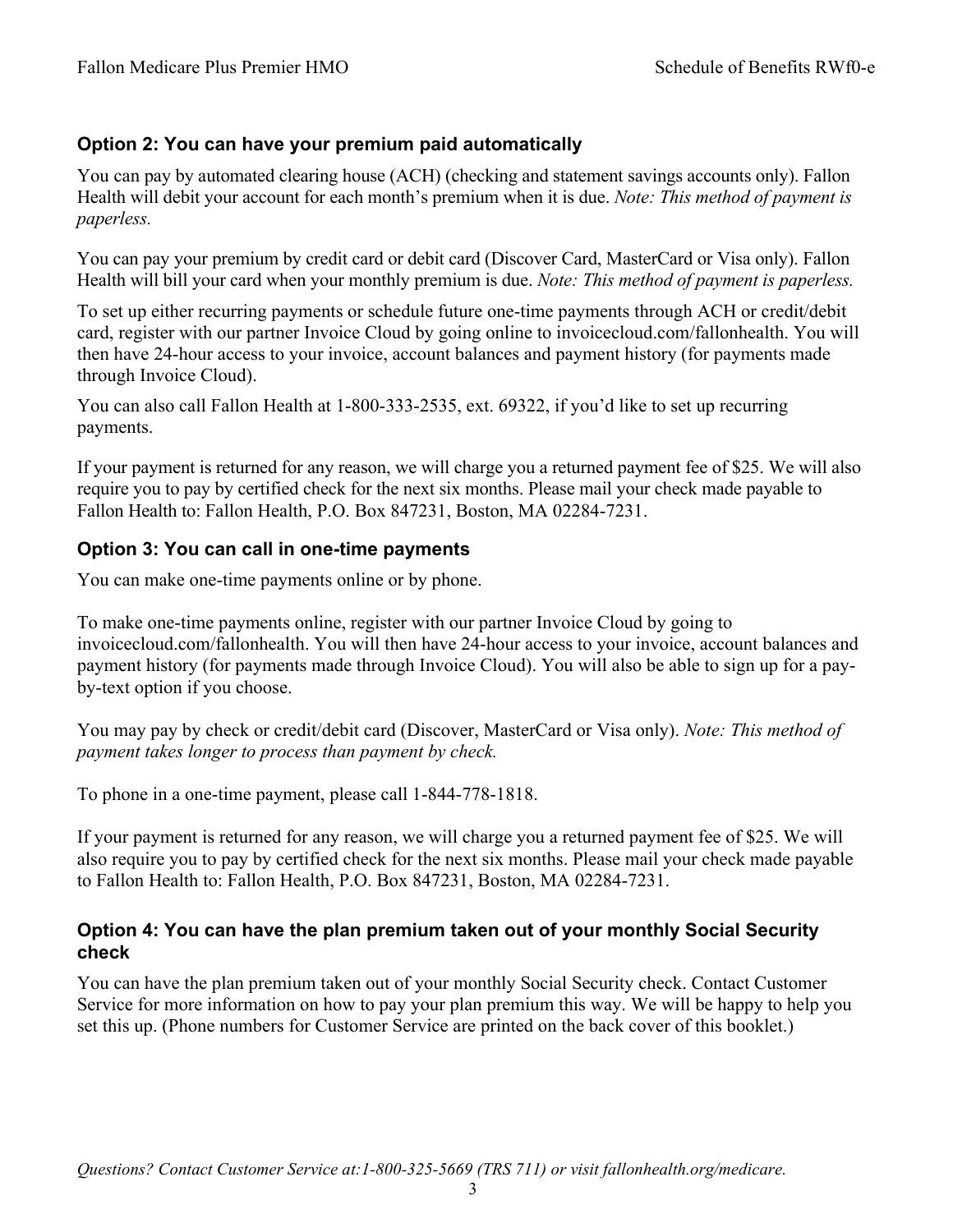## **What to do if you are having trouble paying your plan premium**

Your plan premium is due in our office by the first day of the month. If we have not received your premium payment by the 15th calendar day of the month, we will send you a notice telling you that your plan membership will end if we do not receive your premium within two calendar months. If you are required to pay a Part D late enrollment penalty, you must pay the penalty to keep your prescription drug coverage.

If you are having trouble paying your premium on time, please contact Customer Service to see if we can direct you to programs that will help with your plan premium. (Phone numbers for Customer Service are printed on the back cover of this booklet.)

If we end your membership because you did not pay your premium, you will have health coverage under Original Medicare.

If we end your membership with the plan because you did not pay your plan premium, then you may not be able to receive Part D coverage until the following year if you enroll in a new plan during the annual enrollment period. During the annual Medicare open enrollment period, you may either join a stand-alone prescription drug plan or a health plan that also provides drug coverage. (If you go without "creditable" drug coverage for more than 63 days, you may have to pay a Part D late enrollment penalty for as long as you have Part D coverage.)

At the time we end your membership, you may still owe us for premiums you have not paid. We have the right to pursue collection of the premiums you owe. In the future, if you want to enroll again in our plan (or another plan that we offer), you will need to pay the amount you owe before you can enroll.

If you think we have wrongfully ended your membership, you have a right to ask us to reconsider this decision by making a complaint. Chapter 9, Section 10 of this booklet tells how to make a complaint. If you had an emergency circumstance that was out of your control and it caused you to not be able to pay your plan premium within our grace period, you can ask us to reconsider this decision by calling 1-800- 325-5669 between 8 a.m. and 8 p.m., Monday–Friday. (October 1–March 31, seven days a week.) TTY users should call TRS 711*.* You must make your request no later than 60 days after the date your membership ends.

*Chapter 10: Ending your membership in the plan* explains situations in which our plan is required to end your membership.

*Questions? Contact Customer Service at:1-800-325-5669 (TRS 711) or visit fallonhealth.org/medicare.*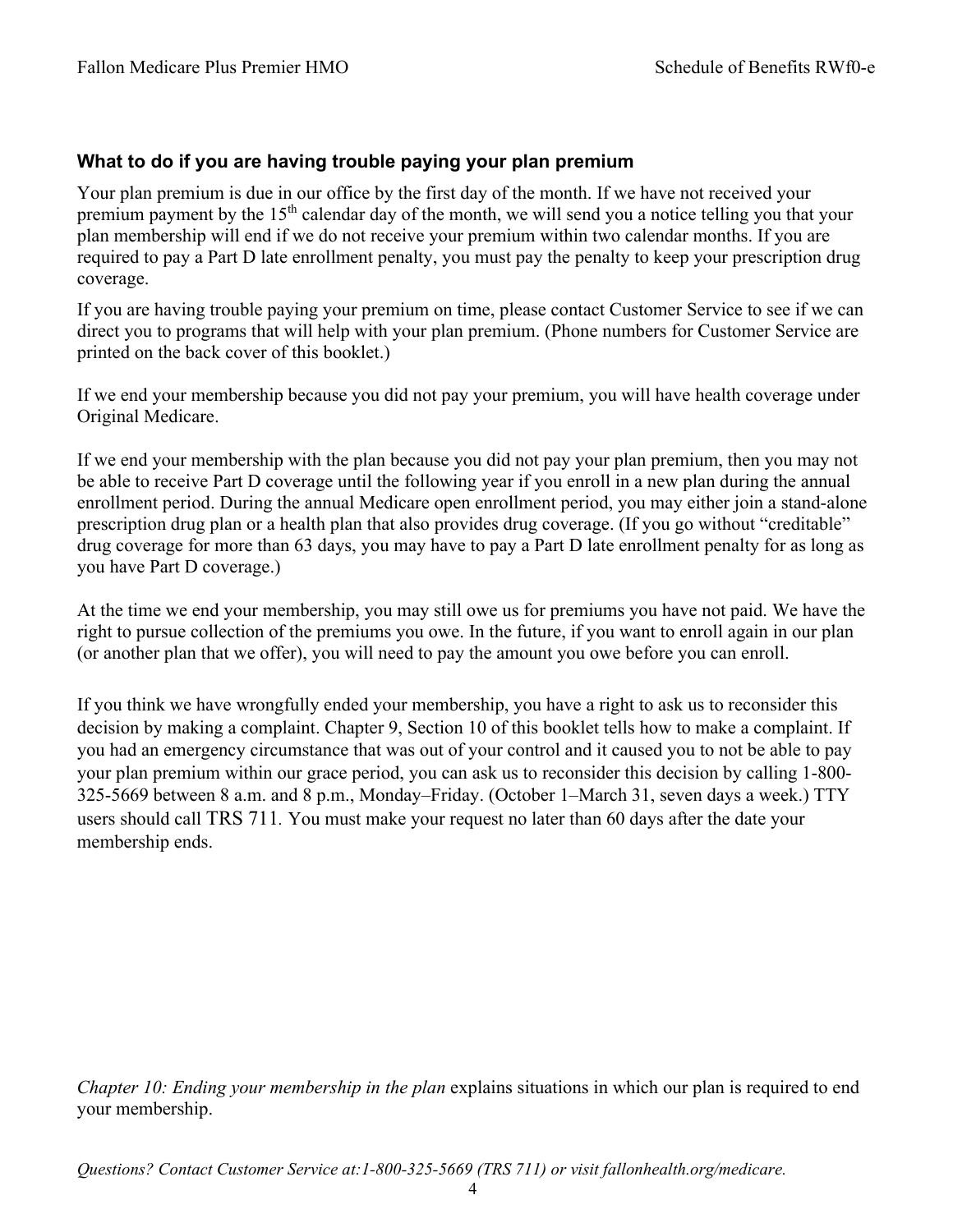# **SECTION 5 Fallon Medicare Plus Premier HMO must end your membership in the plan in certain situations**

### **Section 5.1 When must we end your membership in the plan?**

#### **Fallon Medicare Plus Premier HMO must end your membership in the plan if any of the following happen:**

- If you no longer have Medicare Part A and Part B.
- If you move out of our service area.
- If you are away from our service area for more than six months.
	- $\circ$  If you move or take a long trip, you need to call Customer Service to find out if the place you are moving or traveling to is in our plan's area. (Phone numbers for Customer Service are printed on the back cover of this booklet.)
	- o If you have been a member of our plan continuously since before January 1999 *and* you were living outside of our service area before January 1999, you are still eligible as long as you have not moved since before January 1999. However, if you move and your move is to another location that is outside of our service area, you will be disenrolled from our plan.
- If you become incarcerated (go to prison).
- If you are not a United States citizen or lawfully present in the United States.
- If you lie about or withhold information about other insurance you have that provides prescription drug coverage.
- If you intentionally give us incorrect information when you are enrolling in our plan and that information affects your eligibility for our plan. (We cannot make you leave our plan for this reason unless we get permission from Medicare first.)
- If you continuously behave in a way that is disruptive and makes it difficult for us to provide medical care for you and other members of our plan. (We cannot make you leave our plan for this reason unless we get permission from Medicare first.)
- If you let someone else use your membership card to get medical care. (We cannot make you leave our plan for this reason unless we get permission from Medicare first.)
	- o If we end your membership because of this reason, Medicare may have your case investigated by the Inspector General.
- If you do not pay the plan premiums for 2 calendar months.
	- o We must notify you in writing that you have 2 calendar months to pay the plan premium before we end your membership.